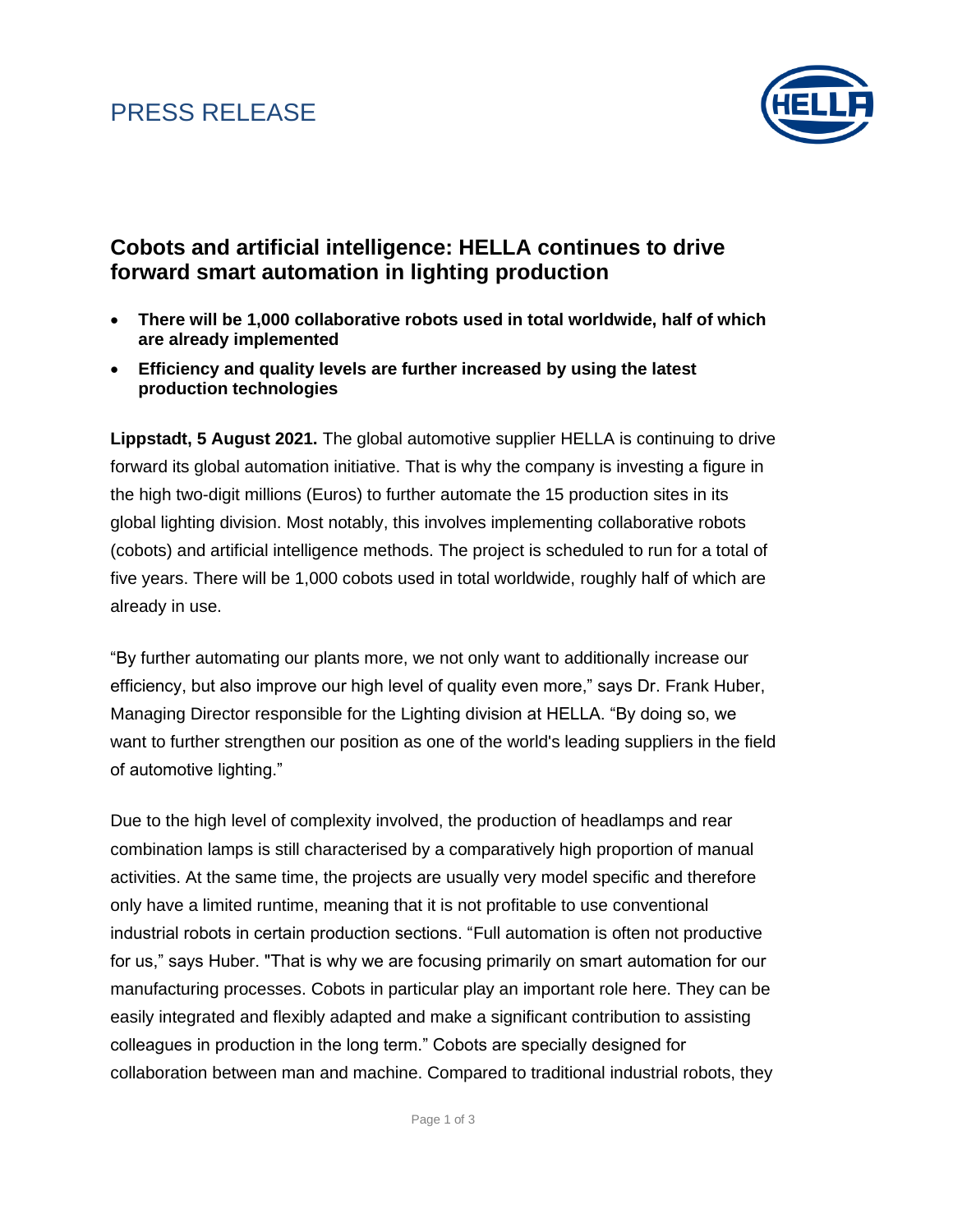# PRESS RELEASE



do not operate shielded and do not require a separate protective device. Therefore, they can be introduced into existing production processes, saving on costs and space.

Currently at HELLA, cobots are primarily used in pre-production and in the final assembly of headlamps and rear combination lamps. At the HELLA plant in Bánovce, Slovakia, for example, they transport rear lamp modules between production and testing stations. In total, over 500 cobots have already been introduced to HELLA's lighting plants. Applications with 500 additional cobots are currently being implemented or prepared for installation in the second half of the project, which has now been launched. Completion is scheduled for May 2023.

In addition, HELLA also relies on using artificial intelligence (AI) as part of the "Smart Automation project" for quality testing, among other things. For example, the company's first AI-based decorative quality inspections for lenses have been introduced in the lighting plant at the company's headquarters in Lippstadt and subsequently rolled out at the plant in Wembach. At the Lippstadt site, industrial robots are also programmed based on AI. Additional use cases with artificial intelligence are to be rolled out in other European production facilities from autumn this year.

To further promote exchanging best practice solutions in the global HELLA plant network, individual lighting plants act as specialised competence centres for specific production processes. In this role, they set global process and technology standards and support further implementation. "We want to distribute knowledge and responsibilities across the regions in a targeted way and share the workload," says Dr. Frank Huber. "This enables us to implement smart automation for our production much faster across the board, while promoting collaboration across our global network."